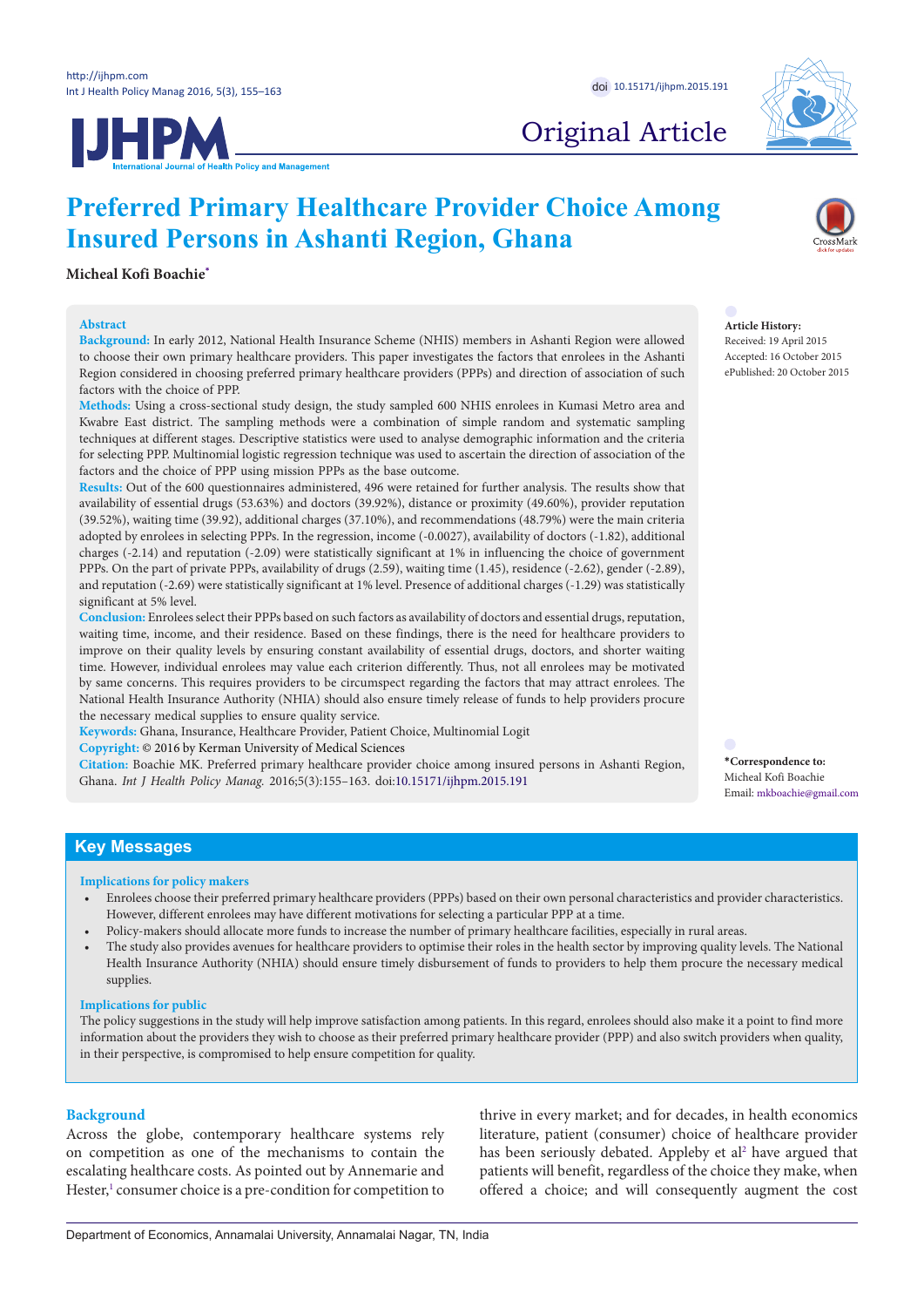containment strategies of purchasers.

In recent years, the patient choice concept has attracted considerable attention, for instance in the Netherlands, the United States, and the United Kingdom, due to its potential to create a more patient-centred care, improve efficiency, quality, and equity in healthcare use.<sup>3[-5](#page-7-3)</sup> In most advanced economies, with well-developed healthcare markets, health insurers and patients have the freedom to choose which hospital to contract and/or visit with fewer complexities.

One of the myriad ways of offering patients a choice is through patient list systems (as happens in Norway, the United States, and Denmark). Generally, patient list systems allow enrolees to choose their own healthcare providers or general practitioners (GPs) where they would receive treatment in times of sickness or emergency cases such as motor accidents. Enrolees have the opportunity to change providers, after a certain period, if they are not satisfied with service delivery. Consequently, patients may substitute distant healthcare providers for nearer ones due to differences in quality care, waiting times, and hospital reputation.<sup>[6](#page-7-4)[-9](#page-7-5)</sup> In certain cases, purchasers (insurers) have limited and/or specified healthcare providers from which their patients can seek treatment, and usually, purchasers' (insurers) bargaining power partly depends on patients' willingness to change provider.<sup>5</sup>

In early 2012, Ghana's National Health Insurance Authority (NHIA) offered its enrolees in the Ashanti Region the option to choose their own primary healthcare providers via a patient list system called preferred primary healthcare provider (PPP). It was the NHIA's intention to extend, after a year, the practice to the entire country depending on the success of the pilot in Ashanti Region. The nationwide implementation of the patient list system was expected to take-off after December 2012. In view of this, NHIA accredited healthcare providers operating in the Ashanti Region (were) are usually prepaid for future provision of defined services to NHIA patients on the provider's register. Enrolees are (were) at liberty to switch from one healthcare provider to the other, once in every 6 months, if they are not satisfied with services received from the PPP.

In effect, the revenue of healthcare providers, especially private healthcare providers, would depend, partly, on the number of National Health Insurance Scheme **(**NHIS**)** subscribers on their roll. This has the potential to spark competition for quality healthcare delivery in Ghana. Indeed, this was one of NHIA's motivations for the patient list system among others like improving pricing and reimbursement activities, and efficiency of providers.[10](#page-7-6) The success or otherwise of the programme and/or its effect on patients is not within the purview of the present study[.11-](#page-7-7)[14](#page-8-0)

The basis for patient choice is rooted in Hirschman's<sup>[15](#page-8-1)</sup> principle of 'voting your feet.' The general idea is that consumers have the option to withdraw or complain when there is a decline in the quality of service and/or benefit. Thus, those who are unhappy with their organization may exit to another organization for a better service. By withdrawing, consumers (eg, enrolees) substitute non-performing providers for performing ones. This substitution of providers will require consumers (enrolees) desiring high-quality care at minimal costs to acquire information regarding prices and quality of different healthcare providers to make an informed decision

as to which provider best meets their preferences and needs. Every insured member, based on his/her own information, chooses (and sometimes changes) PPP in this system. Consequently, examining the factors that influence patients' choice of PPP could be important towards ensuring quality in healthcare delivery via patient choice. Our objective in this paper is to investigate the factors that affect the choice of PPP, and their direction of association and magnitude with the choice of PPP. Indeed, some studies on patient hospital (provider) choice and/or utilisation of healthcare services have been conducted in developing countries<sup>16-20</sup> and developed countries.<sup>1[,6](#page-7-4),[8](#page-7-8),[9](#page-7-5),[21](#page-8-4)[-24](#page-8-5)</sup> However, most of these studies, eg, Dzator and Asafu-Adjaye,<sup>[17](#page-8-6)</sup> examined patient hospital choice under conditions where price (user fees) existed and/ or for a particular disease. Similar to Varkevisser et al,<sup>[9](#page-7-5)</sup> the present study focuses on factors that affect the choice of PPP in the absence of user fees for insured persons.

# **Methods**

# Study Design

The study used a cross-sectional research design. Thus, a short community-based survey was used to collect data at a specific point in time, without any follow-up. Questionnaires were used to elicit information from respondents. Generally, the cross-sectional study design allows different variables to be compared simultaneously hence our choice of this approach.

# Setting and Population

The study was conducted in the Ashanti Region, which is located in the middle belt of Ghana. The region has 4 780 380 inhabitants representing 19.4% of Ghana's entire population<sup>25</sup> with a mixture of rural and urban communities as well as a representative collection of small, medium, and big healthcare facilities. Administratively, the region is divided into 27 districts as at 2010 to facilitate the decentralisation process. Currently, the NHIA is practicing the patient list system (PPP) in the region. Since the objective of this study is to learn how enrolees choose their PPPs, the choice of Ashanti Region for this study is justified. This is because the patient list system was not available in any other region. For the purposes of this study, the population comprised of NHIS enrolees in the region.[26](#page-8-8) Eligible participants were insured persons of age 18 or above who had selected and/or changed their PPP within 6 months prior to the survey. The study relied solely on primary data.

### Sample, Sampling Procedures, and Data Collection

Yamane's<sup>[27](#page-8-9) [\[1\]](#page-7-9)</sup> sample size formula was applied and the minimum sample size was 400 NHIS enrolees using 95% confidence and 5% error levels. In order to account for damages, incomplete responses, missing questionnaires and other problems associated with data collection, 50% extra of the sample size was allowed to address such problems. It is acknowledged that in most empirical surveys 10% of the estimated sample size has been applied to address data collection problems. The choice of 50% extra in the present study, however, was to help achieve a relatively larger sample size for greater efficiency in the multinomial logit estimation. The sample size was distributed between rural and urban districts in the region based on their respective total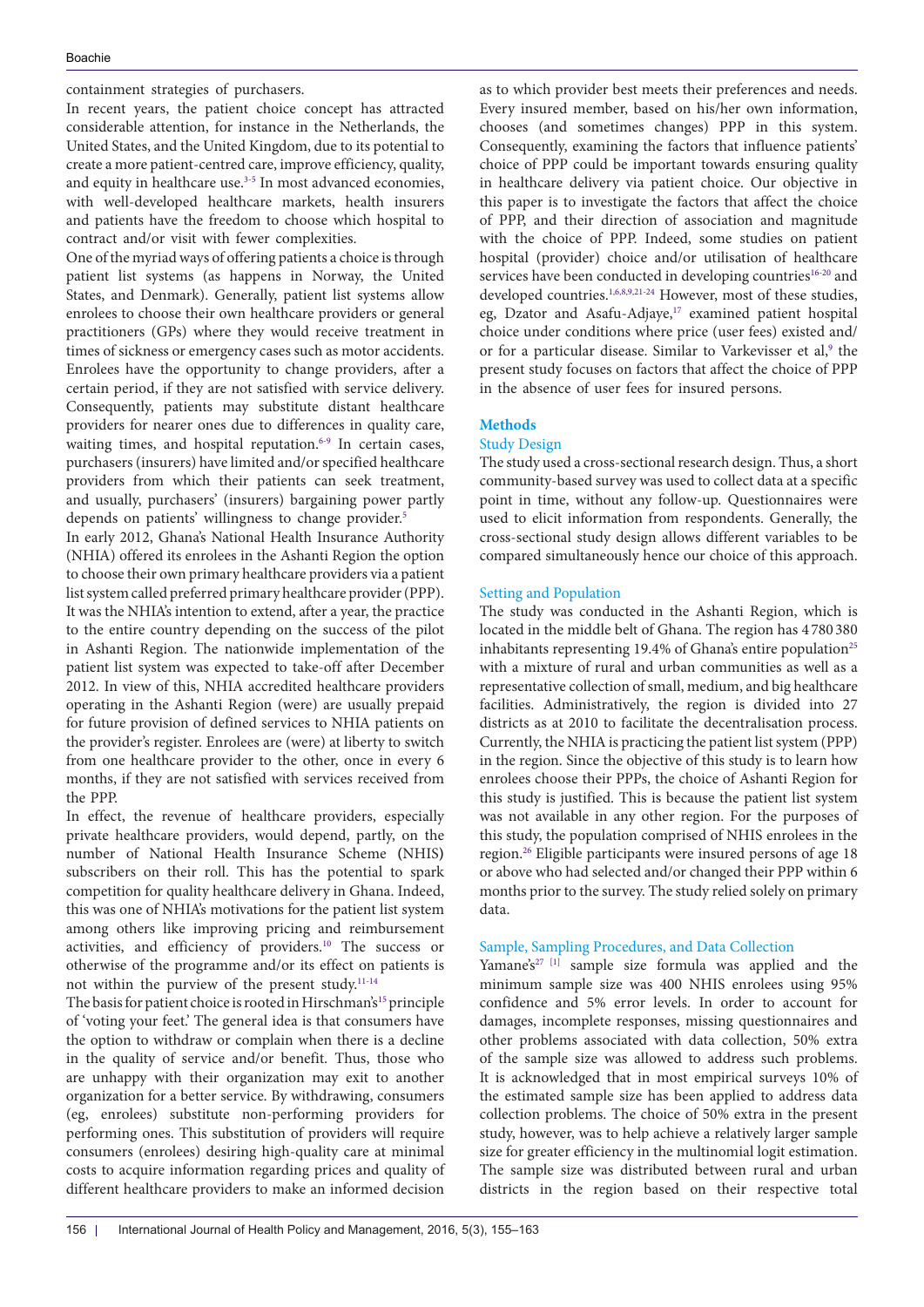populations. Prior to this, a list of rural and urban districts<sup>[2]</sup> in the region was made separately after which a simple random sampling procedure was applied to select one district from each list. In the process, each of the districts was given a number based on which the selection was made. Kumasi Metro area (urban) and Kwabre East (rural) were the 2 districts selected for the study. In each of the selected districts was applied a simple random and systematic sampling procedures at different stages.

First, in Kumasi Metro, one submetro (ie, Oforikrom) was selected out of the 10 submetros after which systematic sampling method was used to select houses to visit in order to interview 400 individual enrolees<sup>[3]</sup>. The selection of Oforikrom submetro was based on a list that contained all the ten submetros with their assigned numbers. Secondly, in Kwabre East district, a list of all the communities was made and numbers were assigned based on which the selection of 2 villages (ie, Kasaam and Adwumakase-Kese) was done without replacement<sup>[4]</sup>. Thus, once the first village is selected it is not replaced. This reduces the total number of villages in the next selection. The 2 villages were allotted 100 questionnaires each totalling 200. In all cases, the listing and numbering were done by the researcher(s).

There was no listing of houses. The first house was picked and subsequently every fifth house was visited. If the subsequent house has no eligible member, the next house was visited in order to get eligible participant. This procedure was followed until the required sample size was achieved. Once in the house, anybody (male or female) present could answer the questions posed by the interviewer (or if literate select their answers from the questionnaire), provided he/she satisfies the eligibility criteria. Only insured persons who had attained age 18 or older and had selected and/or changed PPP within 6 months prior to the study were eligible. Selection of a participant in the house was conveniently done.

Prior to the interview/survey, author-developed research questionnaire was first administered to 5 insured persons, residents of Kumasi, who had selected their PPPs. However, this selection was unscientific. The returned questionnaires suggested the need for revision as there was duplication of questions while some questions needed multiple responses. The revised questionnaire was then administered to eligible participants after seeking their verbal consent.

The questionnaire was designed in way that would help capture, for example, information on socio-demographic characteristics (eg, gender, age, and income), factors that were considered in choosing PPP, whether or not participants have switched provider, distance to PPP captured by travel time, and transportation cost. Thus, the questionnaire was in 2 sections. Section A comprised of questions on individual or personal characteristics (eg, gender, age, and income). In section B, the questions were related to, for example, the type of PPP chosen, why that PPP was chosen, and location of the chosen PPP.

# Predictive Model for Choice of Preferred Primary Healthcare Provider

In most of the relevant literature, decisions about hospital choice among patients are discrete. Therefore, they can be modelled quantitatively. Likewise, decisions regarding the choice of PPP can also be modelled quantitatively. In line with such authors as Amaghionyeodiwe, [18](#page-8-10) and Chul-Young and Keon-Hyung<sup>24</sup> enrolees were assumed to choose their PPP from among Government, Private, and Mission healthcare providers (either in their locality or bypassing the nearest healthcare provider to a more distant one). The type of provider served as the dependent variable. Thus, each enrolee chooses his/her PPP on the premise that he/she derives maximum utility from treatment at the chosen facility. The individual's conditional expected utility function is given as:  $U_{ij} = V_{ij} (D_i, H_j)$ *)* (1)

Where  $U_{ij}$  is the individual's expected utility conditional on receiving treatment from PPP (provider) *j*,  $V_{ij}$  ( $H_j$ ,  $D_j$ ) is the observed utility;  $D_j$  is a vector of individual characteristics such as age, gender, income, education, and location; *H*<sub>i</sub> is a vector of PPP characteristics such as drug availability, doctors, and proximity of the facility to the individual. Hence, an enrolee's conditional expected utility can be given as:

$$
U_{ij} = V_{ij} (PPP/D_{\rho} H_j)
$$
 (2)

In effect, the enrolee chooses his PPP given his/her own characteristics, disease (illness) features, and that of the healthcare provider to maximise his/her utility from treatment. Thus, the enrolee chooses his/her PPP given his/ her income, gender, education, and facility features such as drug availability, charges aside insurance, and availability of healthcare personnel. The reduced form of the utility function is presented below:

$$
U_{ij} = V_{ij} (PPP/D_{\rho} H_j) = \alpha + \beta_1 D_i + \beta_2 H_j + \delta_i
$$
 (3)

where all notations are as previously defined, and the error term is represented by  $\delta_i$ . Here the enrolee chooses provider or facility *j* if and only if it offers him/her the highest utility. In general, the probability of an enrolee choosing provider *j* as PPP given facility and individual features is given by:

$$
\pi_{ij} = \frac{\delta^{\alpha_j + \beta_j X}}{\sum \delta^{\alpha_j + \beta_j X}}
$$
\n(4)

Where  $\pi$ <sub>*i*</sub> is the probability that enrolee *i* would select healthcare provider *j* as his/her PPP, *δ* is the error term, *αj* is the intercept while  $\beta$  is the vector coefficients of the independent variables (X) and *X* is a vector of variables affecting the choice of healthcare provider as detailed above. In order to measure the direction of association of the factors with choice of PPP, the study makes use of multinomial logistic regression. The choice of multinomial logistic regression stems from the multicategory (dissimilar) nature of the options available to the enrolee, and it is consistent with studies modelling choice behaviour.[16-](#page-8-2)[18](#page-8-10)

Since an enrolee chooses a PPP irrespective of sickness, this study excludes disease specific features of the individual. Thus, we make use of individual characteristics such as gender, education, age, income, residence, and facility features such as drug availability, waiting time and other factors such as distance between the individual's residence and the facility and travel time. These served as independent variables in the multinomial logistic regression. While patients' characteristics are very influential in selecting a particular healthcare provider, the characteristics of the provider are equally important. This is because the enrolee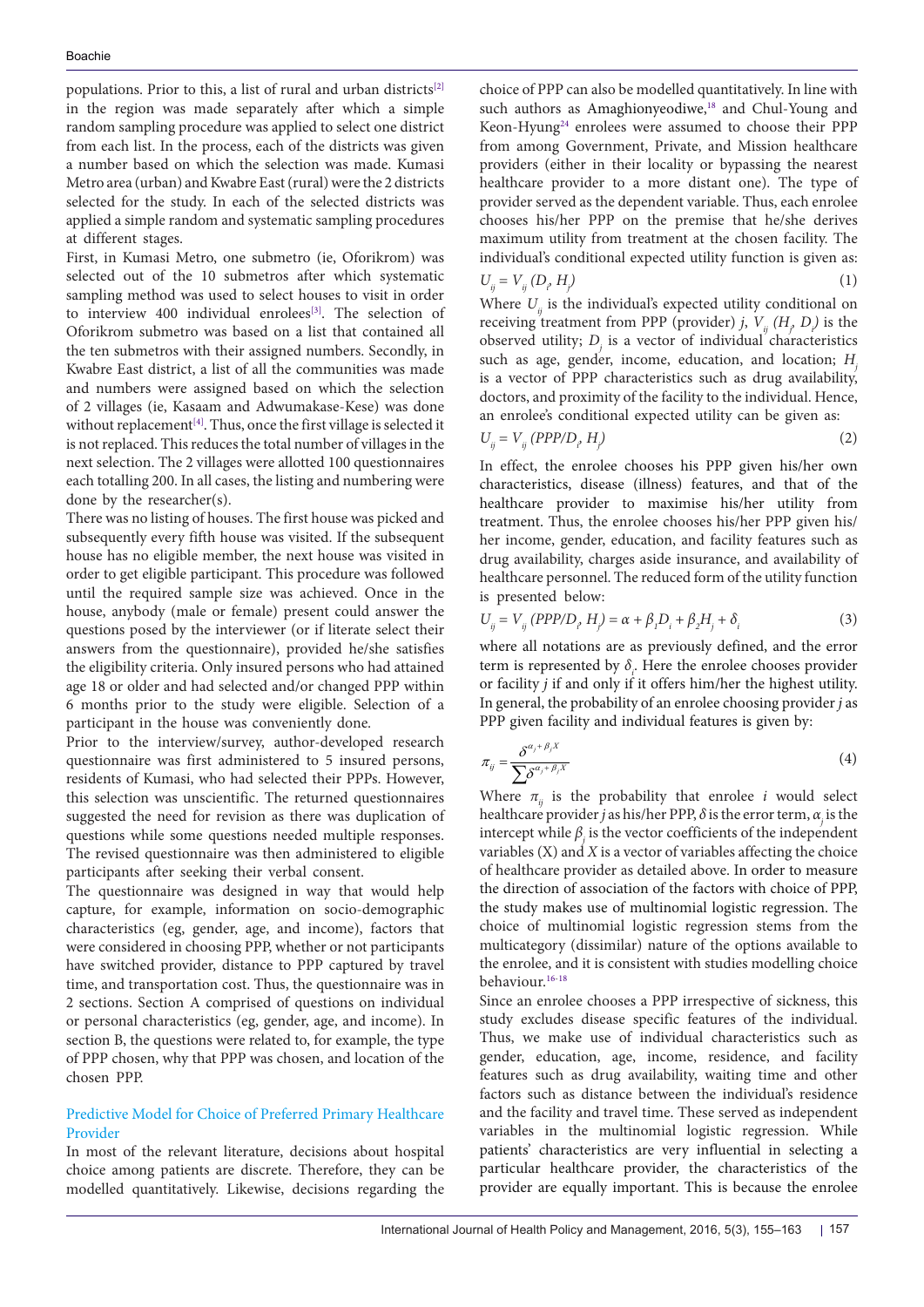might choose a particular healthcare provider mainly due to certain characteristics that the provider possesses.

# Data Analysis

The data was first entered in Microsoft Excel, and verified before transferring same to Stata 11. Both descriptive and inferential statistics were used to analyse the data. The differences in responses and background information were obtained using percentages, averages and standard deviations. A multinomial logistic regression was used to ascertain the direction of associations between the independent variables and choice of PPP, and their magnitudes. All categorical independent variables entered the regression equation in the form of indicator variables, taking the values of zero and one (0 and 1) accordingly. For statistical significance, *P* value of .05 or less was applied.

# **Results**

### Data Description

Overall, 600 participants were recruited for the study. However, 496 questionnaires were retained for further analysis after accounting for incomplete, damaged, and missing questionnaires. This gave a response rate of nearly 83% and was satisfactory. Most of the respondents recruited for the study came from urban centres following the large number of residents in these areas, and constituted 68.15% of the sample. The rural respondents were 31.85% of the sample. The average age of a respondent was  $35.65$  years  $(SD=13.64)$ and the average monthly income was GH¢ 579.65. The mean travel time for a respondent to visit his/her PPP was 55 minutes and 38 seconds  $(SD=36 \text{ minutes})$  while the average transportation cost was GH¢ 9.65 (SD=5.92). Females constituted a larger share of the respondents (see [Table](#page-3-0) [1](#page-3-0)). Again, 80.65% of the respondents were employed and married people constituted 64.52% of the sample. Regarding educational background, only 5.65% of the respondents had no formal education. For those with formal education, 12.10% of the respondents had completed basic school (ie, junior secondary/high school) as at the time of the study. Post-basic school leavers from senior secondary/high, technical and/or vocational schools constituted 12.10% of the sample. Finally, 70.16% of the respondents had attained tertiary education (ie, post-secondary school education eg, polytechnic, university, college of education, and/or nursing). The socio-demographic characteristics of respondents such as employment and marital status, and their travel time and transport cost are presented in [Table 1](#page-3-0).

# Criteria for Selecting Preferred Primary Healthcare Provider Among Enrolees

Majority of the respondents chose government health facilities as their PPPs. This represented 59.48% of the total sample. Enrolees who registered with private healthcare providers in the region constituted 33.27% of the respondents while mission healthcare providers accounted for 7.26% of the sample. Most (73.39%) of the PPPs chosen were located within Kumasi metropolis.

Concerning the criteria for selecting PPPs, the respondents indicated that proximity, shorter waiting times, availability of essential drugs, and doctors were among the criteria used.

#### <span id="page-3-0"></span>**Table 1.** Socio-Demographic Characteristics of Respondents

| Variable                                       | Proportion |
|------------------------------------------------|------------|
| Residence (%)                                  |            |
| Rural                                          | 31.85      |
| Urban                                          | 68.15      |
| Gender (%)                                     |            |
| Male                                           | 48.39      |
| Female                                         | 51.61      |
| Employment (%)                                 |            |
| Employed                                       | 80.65      |
| Unemployed                                     | 19.35      |
| Education (%)                                  |            |
| Basic (Junior secondary/high School)           | 12.10      |
| Secondary/technical/vocational                 | 12.10      |
| Tertiary (Post secondary/technical/vocational) | 70.16      |
| Uneducated                                     | 5.65       |
| <b>Marital status</b>                          |            |
| Married                                        | 64.52      |
| Single                                         | 35.48      |
| Mean income (in Ghana cedis <sup>a</sup> )     | 579.65     |
| (SD)                                           | (346.75)   |
| Mean Age (in completed years)                  | 35.65      |
| (SD)                                           | (13.64)    |
| Mean travel time (in minutes)                  | 55.38      |
| (SD)                                           | (36.28)    |
| Mean transport cost (in Ghana cedis)           | 9.65       |
| (SD)                                           | (5.92)     |

a US\$1 = GH¢3.8.

<span id="page-3-1"></span>**Table 2.** Criteria for PPP Selection in Ashanti Region

| Criteria                                       | Proportion of<br>Respondents (%) |
|------------------------------------------------|----------------------------------|
| Availability of drugs                          | 53.63                            |
| Shorter waiting time                           | 39.92                            |
| Proximity                                      | 49.60                            |
| Clean environment                              | 39.52                            |
| Availability of doctors                        | 39.92                            |
| Presence of additional charges aside insurance | 37.10                            |
| Reputation of the provider                     | 39.52                            |
| Recommendation from friends, co-workers, etc   | 48.79                            |

Abbreviation: PPP, preferred primary healthcare provider.

# [Table 2](#page-3-1) summarizes the criteria for selecting a PPP in Ashanti Region among enrolees.

It is evident from [Table 2](#page-3-1) that more than half of NHIS enrolees selected their PPPs based on availability of essential drugs. Such information was made known via their past visits and recommendation. Another important criterion was distance. A percentage (49.60%) of the enrolees preferred to be treated in a nearby health facility or hospital. Again, recommendations were also key in PPP selection as 48.79% based their selection on recommendation from friends, coworkers, and family members. Further, averagely 39% of the sample included reputation of the provider, availability of doctors, clean environment, and shorter waiting times in the selection criteria. None of the enrolees switched provider within 6 months prior to the study.

Estimates From Multinomial Logistic Regression for Choice of Preferred Primary Healthcare Provider

The full maximum likelihood estimation method was used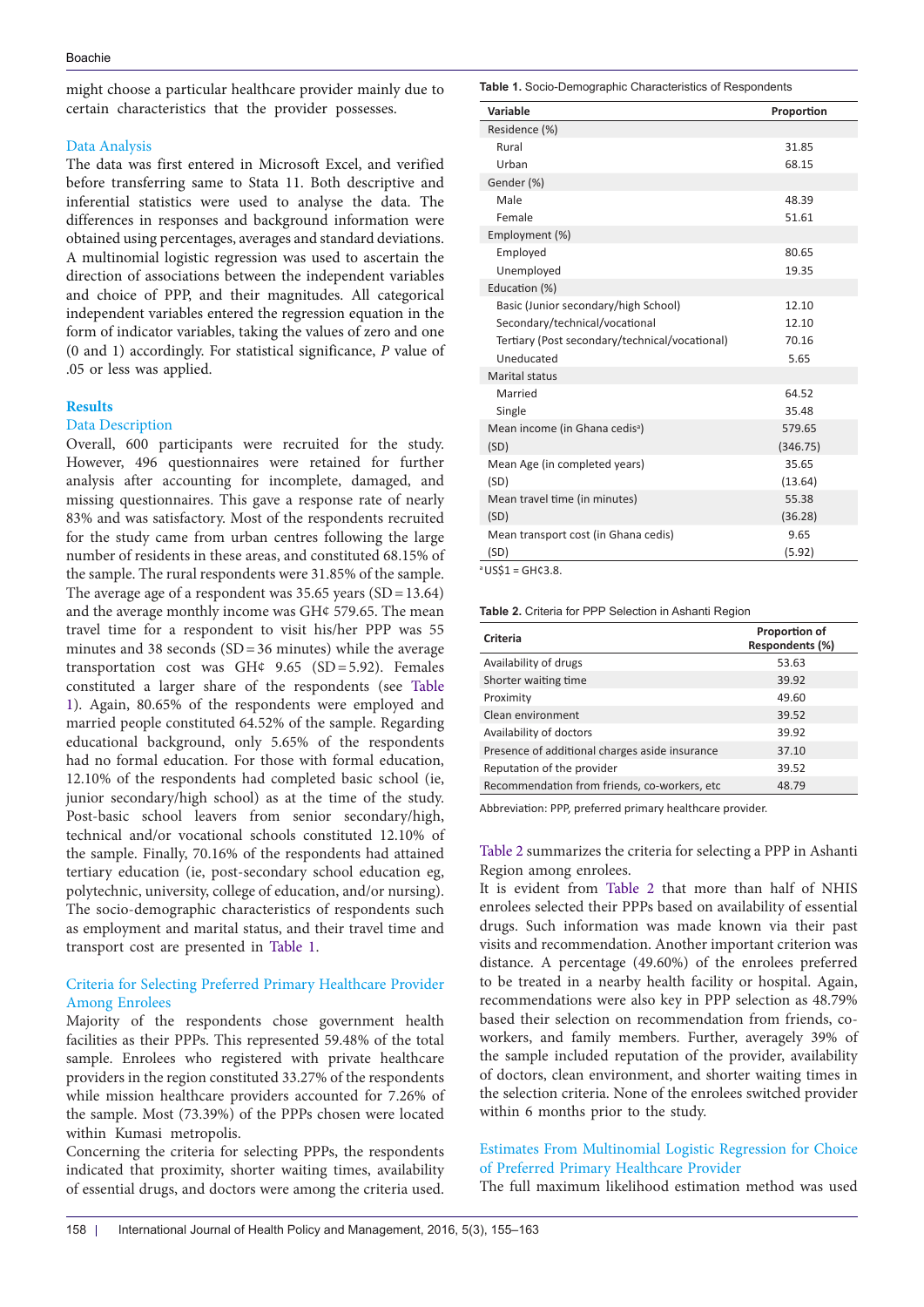to fit the multinomial logistic regression. Our objective here was to measure the extent of association of some the factors (see [Table 2\)](#page-3-1) or their influence on enrolees' decision to choose a particular PPP. As explained earlier, the choice of PPP (government, private or mission) was dependent on both individual and facility characteristics. The results from the multinomial logistic regression are summarized in [Table 3.](#page-4-0) The overall regression estimates are satisfactory. The likelihood ratio chi-square was statistically significant suggesting that at least one of the regression coefficients was statistically different from zero. The pseudo  $\mathbb{R}^2$  was approximately 0.37 implying that about 37% of the changes in the dependent variable are explained by the independent variables presented in the model. These estimated coefficients indicate how the factors influence the likelihood of an enrolee selecting a particular PPP. The negative sign of an estimated coefficient indicates a lesser chance or likelihood while a positive sign of the coefficient indicates a greater chance of selection.

Gender was significant in deciding whether to join private PPP. However, it was statistically insignificant in determining the decision to select a government owned facility as PPP. The coefficient of gender was negative for both government and private providers. In addition, enrolee's age was positively related to the demand for healthcare services from both public and private providers. It was, however, statistically significant at 10% for only private providers.

The level of an enrolee's education was not significant in determining his/her choice of PPP in Ashanti Region. Surprisingly, the coefficients were negative for both public and private healthcare providers at all levels of education. Further, income was negatively related to the choice of government providers at 1% and private providers at 10%. Again, the effect of enrolees' residence was statistically

<span id="page-4-0"></span>

| Variable                                          | <b>Government Providers</b> | <b>Private Providers</b> |
|---------------------------------------------------|-----------------------------|--------------------------|
|                                                   | <b>Coefficients</b>         | <b>Coefficients</b>      |
| Enrolee characteristics                           |                             |                          |
| Gender: male                                      | $-0.3527$                   | $-2.8886$ <sup>a</sup>   |
| Age                                               | 0.0264                      | $0.0328^{b}$             |
| Basic education                                   | $-19.6099$                  | $-19.1138$               |
| Secondary education                               | $-16.9830$                  | $-14.2808$               |
| Tertiary education                                | $-16.8314$                  | $-16.7729$               |
| Income                                            | $-0.0027$ <sup>a</sup>      | $-0.0010^{b}$            |
| Residence-rural                                   | $-0.9321^{b}$               | $-2.6162$ <sup>a</sup>   |
| <b>Facility features</b>                          |                             |                          |
| Availability of drugs                             | 1.2253                      | 2.5911 <sup>a</sup>      |
| Shorter waiting time                              | $-0.1320$                   | $1.4486^{\circ}$         |
| Clean environment                                 | 0.1208                      | $-1.1775^{b}$            |
| <b>Availability of Doctors</b>                    | $-1.8210$ <sup>a</sup>      | $1.9270$ <sup>a</sup>    |
| Presence of additional<br>charges aside insurance | $-2.1442$ <sup>a</sup>      | $-1.2934c$               |
| Reputation of the provider                        | $-2.0851$ <sup>a</sup>      | $-2.6946$ <sup>a</sup>   |
| Distance (travel time)                            | $-0.0005$                   | 0.0005                   |
| Constant                                          | 23.1486                     | 19.6297                  |

Abbreviation: PPP, preferred primary healthcare provider.

a, b, c<sup>B</sup> Denotes significance at 1%. 10%, and 5% level, respectively.

Summary Statistics: Obs, 496; R2-Pseudo, 0.3705; Log-likelihood, 270.2479; LR chi-square (28), 318.1400; *P* value: .0000. Base outcome is mission health providers.

Results obtained from STATA version 11.

insignificant for government providers. Precisely, the sign of the coefficient of residing in a rural community was negative for both government and private providers. However, it was significant at 1% for private providers while the negative effect was insignificant at 5% for government healthcare providers. Facility features such as availability of drugs and doctors, shorter waiting times, clean environment, provider's reputation, and presence of additional charges were found to exert significant influence on an enrolee's decision to select a particular provider as PPP within the sample. The availability of essential drugs was a positive determinant of PPP. While this was statistically significant at 1% for private healthcare providers, it was insignificant for government PPPs.

Shorter waiting time was a positive determinant of private healthcare providers' services while it was negative for public providers, and it was statistically significant at 1% for private providers. Furthermore, clean environment was positively related to the choice of government PPP though insignificant while it related negatively to the choice of private providers and statistically insignificant at 5% level. The availability of medical doctors in a particular facility was found to be very influential in selecting PPPs among enrolees. This criterion was statistically significant at 1% for both government and private providers in the region though they moved in opposite directions. Specifically, availability of doctors was positive for private providers while it remained negative for public providers.

The presence of additional charges in a facility and reputation of the provider were negative in terms of their influence on enrolees' decision to choose a particular facility as PPP. As shown in [Table 3,](#page-4-0) its effect was negative for both government and private providers. The coefficient of providers' reputation was negative and statistically significant at 1% for both government and private providers. Distance (measured in travel time) was, however, not a significant determinant of PPP choice among enrolees. However, its sign was negative for public while it remained positive for private providers.

#### **Discussion**

In the present study, 496 respondents have provided information on the factors they considered/consider when choosing a PPP. Our results suggest a large number of female subscribers of the health insurance policy. This high percentage of females in the present study could emanate from their frequent use of healthcare services and thus their interest in subscribing to the health insurance policy. Another possibility for this high percentage is the absence of men in the house as at the time of interview. However, we consider the difference in male and female percentages to be marginal since it is below 10%.

The findings on employment and education are interesting. We find that 80.65% of the respondents were employed as at the time of the study. A possible reason for this percentage is that there were only 2 options regarding employment status and as such those who did not find their category might have selected "employed" option. For example, the questionnaire did not have any option for students and this could account for the high percentage. Further, there was no categorisation of employment, which is a shortfall of the present study.

Similarly, the demographic information reveals a high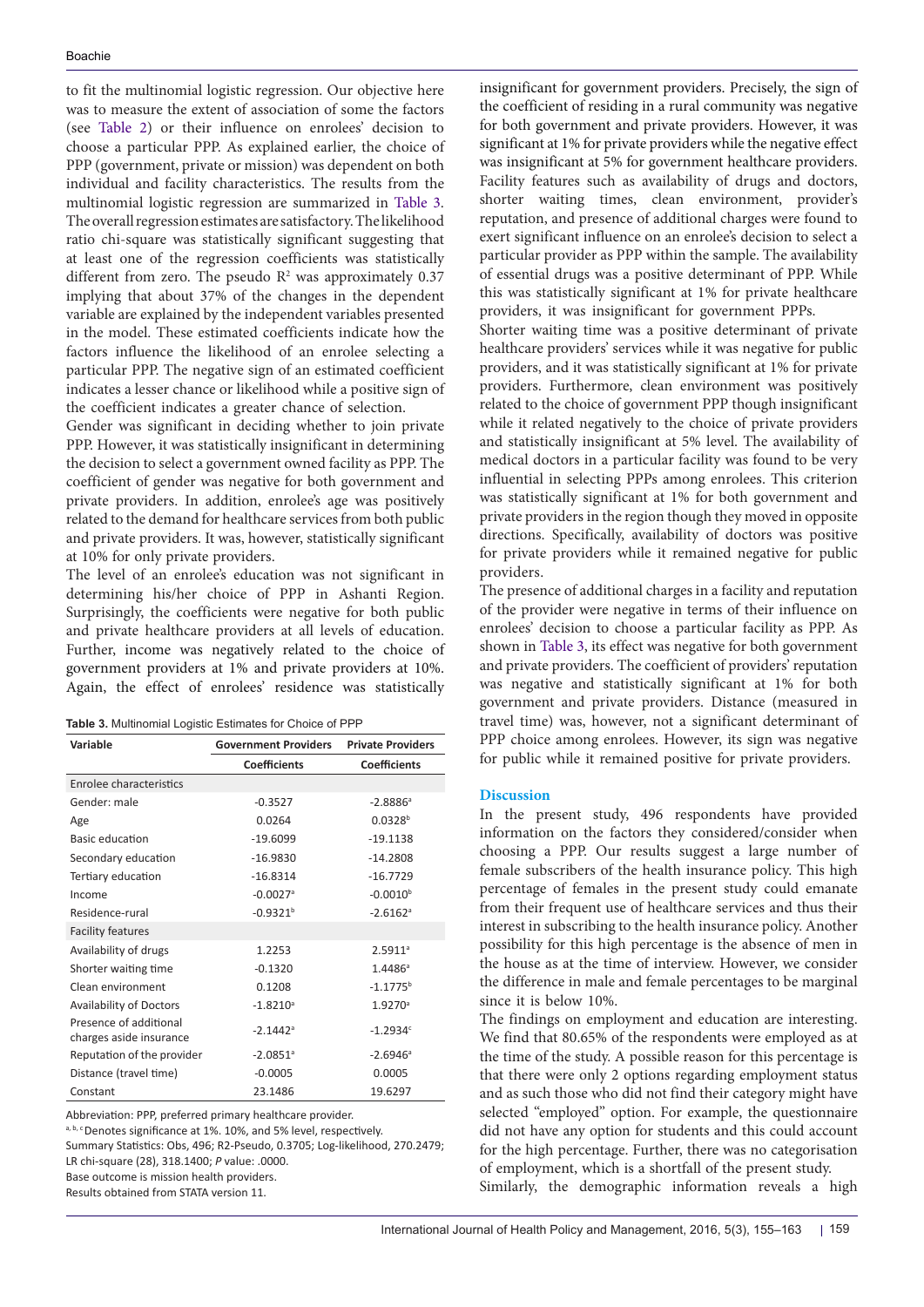percentage of people with tertiary education and low percentage with basic or secondary education. Perhaps, a significant portion of these people was still in school, which our questionnaire did not capture. Indeed, the absence of some options on the questionnaire might have accounted for this. Another finding about the sample is on income. We find that the average income in the sample was GH¢ 579.65. This high average income could be due to some outliers in the sample that might have accounted for the large variation in income.

The study has shown that most of the PPPs selected are located in the Kumasi metropolis, and most of them are public facilities. We do not find this to be surprising given the large number of residents. Again, the high level of infrastructural development and other facilities in the metropolis make it conducive for entities such as hospitals to be sited. The higher preference for government health providers stems, partly, from the withdrawal of services by private healthcare providers on grounds of low capitated rates in the early stages of the PPP.

The findings regarding continuity of care contradicts Boachie's<sup>11</sup> findings that enrolees in the patient list system had a higher probability of switching providers during the piloting stage of the programme. Indeed, the early stages of the patient list system witnessed some hitches. Most patients were turned away by providers, particularly private providers, on grounds that those patients were not on their register. This problem was due to the random assignment of enrolees to providers without the knowledge of concerned enrolees.<sup>[11](#page-7-7)</sup> However, such issues were later addressed. This could explain the results in the present study.

Intuitively, the insured have their own guidelines in selecting a PPP when given a choice. We find that enrolees selected their PPPs based on perceived availability of drugs and doctors in such facilities. Thus, enrolees chose facilities that have high probability of consulting a doctor, and also receive essential drugs. Usually, this information is made known through past visits or from friends/family members. Another criteria adopted was distance or proximity to the facility. Proximity to the health facility is indicative of lower transport cost (in both money and non-monetary terms) thus inducing enrolees to choose closer facilities. This could be the reason for the present results. In Nigeria, Amaghionyeodiwe<sup>18</sup> has reported that 33% of respondents changed healthcare provider due to proximity. Similar to the findings reported by Schwartz et al<sup>[6](#page-7-4)</sup> among elderly people in the United States, recommendations were important criteria used by enrolees in selecting PPPs.

In addition, waiting time was one of the criteria used in selecting PPPs. Waiting time in health facilities is one of the non-pecuniary costs to the patient. Undeniably, patients prefer to spend less time in health facilities hence 39.92% of respondents using this criterion. Again, we find that provider reputation, clean environment, additional charges and recommendation were key guidelines that were adopted by enrolees. The enrolee's past visits and recommendations from friends, families, and co-workers could reveal essential information on, for instance, waiting time, sanitation, availability of drugs and doctors, and extra charges.

In examining the direction of association of some of these factors in the multinomial regression, we find that such

individual specific characteristics as gender and age were significant in selecting PPP. Our results suggest that males gave less preference to private PPPs relative to females. We find this to be surprising. This is because males are mostly the breadwinners in traditional Ghanaian family settings, and as such will have a higher opportunity cost in seeking care. Given that private PPPs provide services within a short period, one would expect males to prefer such PPPs but our findings suggest otherwise. We are unable to find reasons for this behavior. This calls for further research in this area.

In addition, each additional year increases the likelihood of an enrolee demanding the services of private healthcare providers. These findings are similar to those reported by Chul-Young and Keon-Hyung<sup>[24](#page-8-5)</sup> in the United States, and Amaghionyeodiwe<sup>18</sup> in Nigeria. However, the insignificant negative effect of education deviates absolutely from the findings of Amaghionyeodiwe. [18](#page-8-10)

Further, income significantly influences the choice of PPPs. Specifically, increase in income reduces the likelihood of an enrolee selecting both government and private providers as PPP. However, the negative effect of rising income on private providers was less pronounced resulting, perhaps, from the shorter waiting time, and continuous availability of doctors to attend to patients. This resonates with the argument advanced by Amaghionyeodiwe<sup>[18](#page-8-10)</sup> that high-income earners perceive the quality of care in private health facilities to be higher with less time than in publicly owned facilities. In addition, Adaman et al[19](#page-8-11) have reported findings, similar to the present study, that the rich or people with high socio-economic status are more likely to choose private hospitals due to the shorter-waiting time and perceived quality. These could be the reason for the current results.

Again, residing in a rural community was negatively associated with selecting government or private providers, and is consistent with findings reported by Bour.<sup>[20](#page-8-3)</sup> However, this was statistically significant at conventional levels for only private PPPs.

The implication is that rural dwellers were less likely to select private providers as their PPP as compared with public and mission providers. This stems from the fact that most private health facilities are located in cities. In addition, most healthcare facilities in rural settings belong to either government or religious bodies thereby making it convenient for rural dwellers to utilise healthcare service in such facilities hence the insignificant effect of rural-residence on public PPPs. Again, the negative coefficient suggests some inequalities in healthcare use. Thus, between urban and rural areas, there exist some inequalities in accessing healthcare services, particularly services by private providers. There is an urgent need to address these issues of inequalities in healthcare utilisation.

Also, facility features such as availability of drugs and doctors, shorter waiting times, clean environment, provider's reputation, and presence of additional charges highly influence enrolees' decision to select a particular provider as PPP, or even healthcare provider in general. The enrolees expecting to receive essential drugs select private providers due to their continuous supply of such drugs. The implication is that enrolees who expect to receive essential drugs will select private providers as their PPP rather than government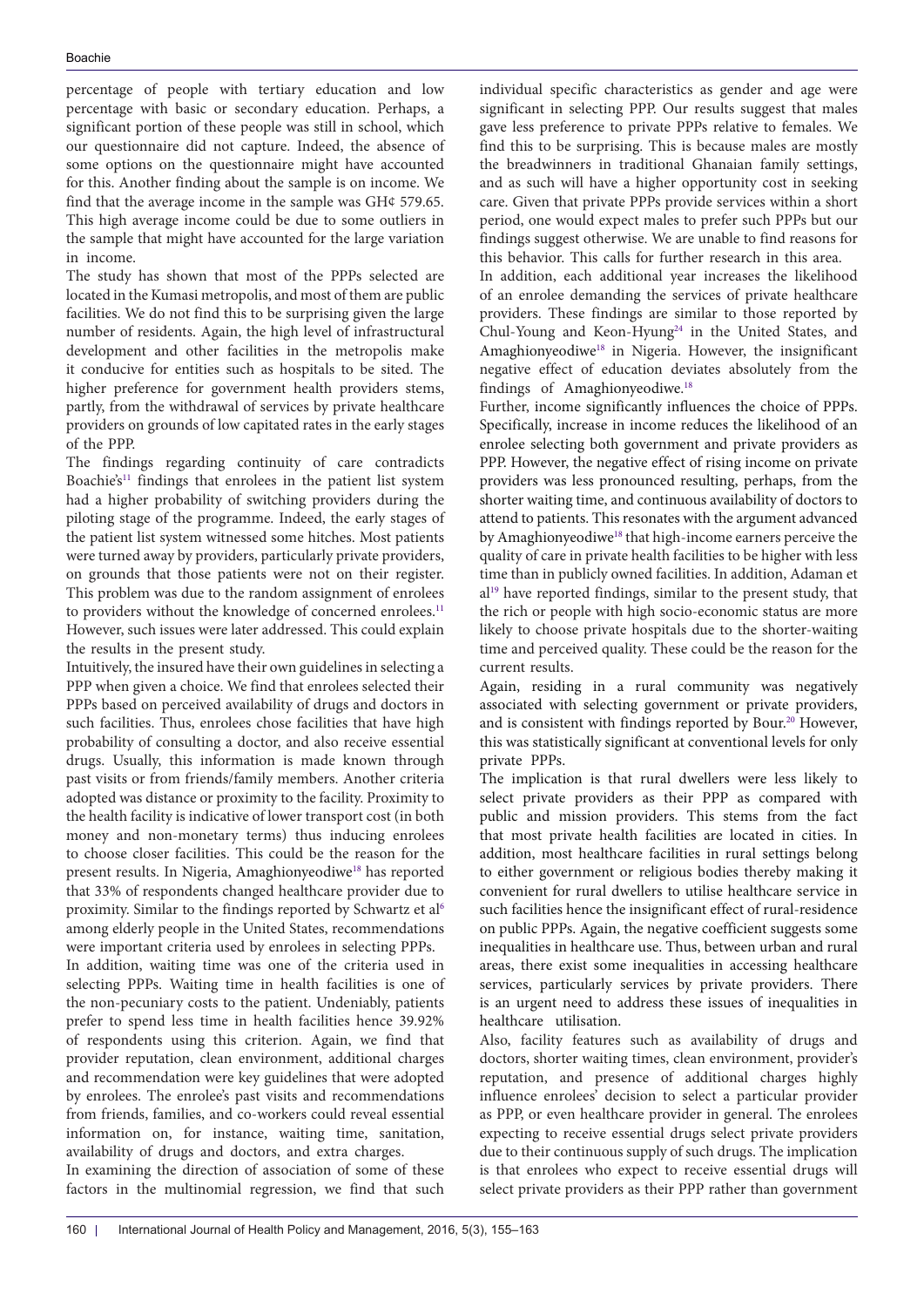providers. This suggests that private providers supply essential drugs to their patients than public providers.

As already indicated, waiting time in health facilities is one of the non-pecuniary costs to the patient, and, in most cases, private providers are perceived to reduce this type of cost for patients. Our present results may partly emanate from the punctuality of doctors and other medical staff in private facilities. Another possible reason for the shorter waiting time in private facilities could be due to the fewer number of clients they serve since most people utilise public health facilities thereby causing less pressure on private facilities. The findings corroborate Varkevisser and van der Geest<sup>[8](#page-7-8)</sup> results concerning hospital bypassing, Amaghionyeodiwe's<sup>[18](#page-8-10)</sup> explanation for the choice of private hospitals among higher income groups in Nigeria, and Naasegnibe and Dary<sup>16</sup> that time is a very important factor in deciding where to seek care in Northern Ghana.

The availability of doctors in a particular facility influences the selection of PPPs among enrolees. The results for government providers could be attributed to the dual practice by most of the medical doctors. Most private health facilities are owned, and (sometimes) operated by health professionals working in government facilities. Since revenue of private practice depends mostly on the number of patients, it becomes expedient for doctors to be punctual in such facilities and that could reduce waiting time in such private facilities. Usually, such doctors spend more time on their private practice than in the government facilities where remuneration is fixed. In some cases, supplier-induced demand in medical care is rampant among private practitioners. These, perhaps, are the reasons for the current results. These findings regarding provider characteristics confirm Varkevisser and van der Geest's<sup>[8](#page-7-8),[9](#page-7-5)</sup> findings that hospital or facility features play a key role in hospital choice, or, in this case, PPP choice.

In choosing PPPs, enrolees were more likely to stay away from facilities that charge fees aside the insurance. The negative coefficients suggest that all the providers, whether government or private facilities, charged extra fees regardless of the insurance. The presence of additional fees in health facilities could be due to co-payments or payments for uncovered benefits under the insurance scheme though the study did not investigate the purpose for such fees. However, the effect was more pronounced among government providers than among private providers in the region as shown by their respective significance levels and coefficients. This additional fee charged could reduce utilisation of healthcare services, especially for the poor. Undoubtedly, user fee reduces utilisation of healthcare services in most cases and Boachie<sup>[11](#page-7-7)</sup> found that charging an extra fee aside insurance reduced visits among patients under fee-for-service and capitated plans.

Provider reputation is among the factors influencing healthcare utilization decisions. Thus, providers who provide quality healthcare services in the form of shorter waiting time, provision of essential drugs to patients, clean environment, politeness of healthcare staff and other modern medical equipment would be expected to attract more patients. However, the negative and statistically significant coefficient of providers' reputation indicates that providers were less reputed. This could be due to the fact that some of the selected PPPs lacked some qualities such as modern medical

equipment, shorter waiting time and/or essential drugs. The regression result on distance (measured in travel time) was statistically insignificant determinant of PPP choice among enrolees, despite 49.6% of respondents using this criterion. The supply of essential drugs, shorter waiting time, and perceived quality of care could render distance unimportant in selecting a particular PPP. Indeed, Montefiori,<sup>[7](#page-7-13)</sup> Varkevisser and van der Geest<sup>8,[9](#page-7-5)</sup> have argued that [private] healthcare providers who provide compensation in the form of shorter waiting time, availability of essential drugs and doctors *inter alia* to patients are more likely to be chosen and that could render distance irrelevant for patients. In this case, patients may substitute distant healthcare providers for nearer ones due to differences in quality of care. This, perhaps, explains the insignificant coefficient of distance in the multinomial regression. In this study, the insignificant coefficient of distance deviates from that of Varkevisser and van der Geest,<sup>[8,](#page-7-8)[9](#page-7-5)</sup> Naasegnibe and Dary,<sup>[16](#page-8-2)</sup> Amaghionyeodiwe,<sup>[18](#page-8-10)</sup> Chul-Young and Keon-Hyung<sup>24</sup> and Bour<sup>20</sup> who found distance to be a significant factor in healthcare provider choice.

# **Conclusion**

In this study, the purpose was to investigate the factors that affect the choice of PPP and their direction of association with PPP. One advantage of patient choice and behaviour research is that it enables health insurers to know the individual, facility and other characteristics influencing the choice of PPP to aid their purchasing roles. It also helps hospital administrators to optimize their provision of healthcare services. Certain characteristics of the providers were used as a basis for PPP selection in the Ashanti Region. The study has revealed that shorter waiting time, availability of essential drugs and doctors, proximity, recommendations, clean environment and presence of additional charges were the criteria adopted by enrolees in choosing their PPPs.

These findings provide impetus for healthcare providers to improve on their quality levels by reducing waiting time, ensuring a constant supply of essential drugs, recruiting and making sure that doctors are at work, provide proper sanitation, and above all, remove additional charges that may restrict the insured from accessing healthcare.

More specifically, government healthcare providers should endeavour to ensure that medical doctors are always available to attend to patients while removing all charges (except eg, co-payment) for the insured. These factors were statistically significant. On the part of private providers, further reduction in waiting time via, for example, punctuality of medical staff, and removal of additional charges coupled with improved sanitation will not be a wasteful investment. Though not emanating directly from the study, NHIA should also ensure timely release of funds to providers to help procure the necessary medical supplies towards enhancing the work of both medical and nonmedical staff. This will improve service quality in the form of, for example, essential drugs, and clean environment.

Further, government should ensure adequate provision of infrastructure, particularly in rural areas to help reduce inequalities in healthcare use. The lack of adequate healthcare infrastructure in rural communities has been revealed by the negative coefficient of residing in rural areas. This limits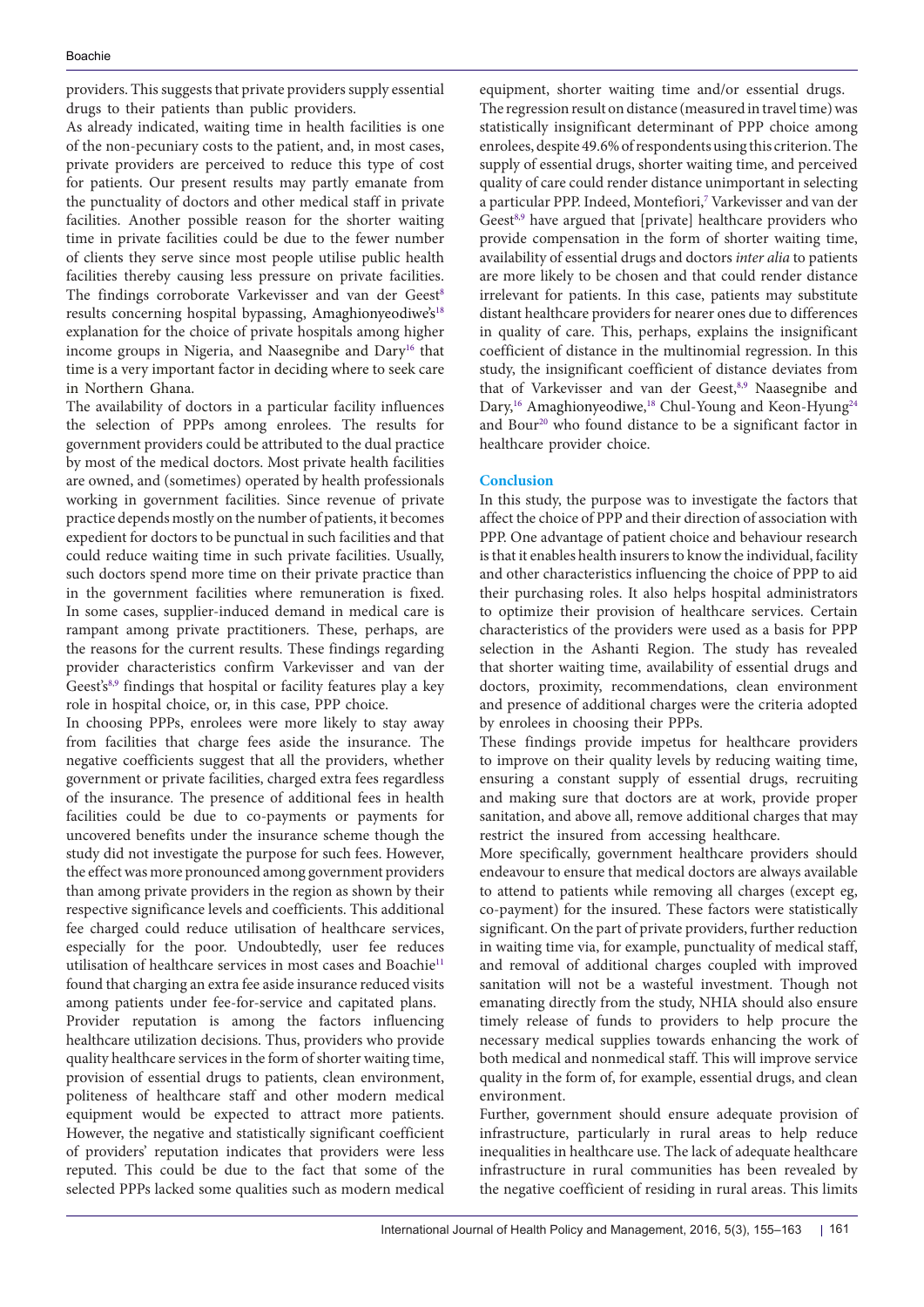#### Boachie

healthcare utilisation among rural dwellers. In addressing such issues, while government expands the concept of community health planning services (CHPS) in rural areas, providing some incentives to private and mission providers to establish in rural areas will also help increase the number of primary healthcare facilities. This will require investments in such infrastructure as road networks, electricity, water supply, and telecommunications, which are lacking in rural areas. The investment in infrastructure, especially road networks, will provide easy means of transport to access health facilities in distant communities.

Admittedly, the profit maximization rule in economic theory, ie, *marginal revenue equals marginal cost*, makes the survival of private and/or mission primary healthcare providers in rural areas blur, given the low incomes in such areas. However, since the NHIA's capitated rate for primary healthcare is uniform, though varies among the three providers, irrespective of geographical location, it seems possible for private and/or mission providers to satisfy the profit maximization rule in rural areas regarding primary healthcare. Again, such private and/or mission providers operating in rural areas could be given top-up rate to cater for their location.

### **Limitations of the Study**

This study is not without limitations. First, no qualitative assessment was done to find out the factors that influence PPP decisions. The qualitative approach could provide some detailed information about the decision-making process regarding ''how and why'' in PPP decisions among enrolees. In addition, the study did not elicit information from healthcare providers or PPPs and regulators, especially NHIA. Such information from providers and NHIA would have provided a better understanding of the patient list system and the choice process. Further, employment status and income of respondents were not categorized into groups. Such categorisation could also provide information on how different employment and income groups choose PPPs. Qualitative analysis on the theme could be done in the future while incorporating these concerns to understand, better, how and why enrolees make decisions regarding PPPs. Finally, our pre-testing of the questionnaire used a small number of people. This, perhaps, did not help to reveal all shortcomings of the questionnaire. Future pre-testing should use relatively more people to help reveal the shortcomings in the research instrument.

### **Acknowledgements**

I am very grateful to Dr. Daniel Sakyi at the Department of Economics, KNUST - Kumasi, Ghana, and the anonymous reviewers for very insightful comments. Samuel Adjei, Alex Brobbey, and members of the data collection team are gratefully acknowledged. All errors are mine.

#### **Ethical issues**

No institutional approval was taken since the study did not involve clinical trials on participants. Further, we did not collect data from hospitals and no patient data or his/her disease episode was included. There was no risk to participants during or after the the study. In this case, obtaining approval from a specific institution was considered inapplicable.

#### **Competing interests**

Author declares that he has no competing interests.

#### **Author's contribution**

MKB is the single author of the manuscript.

#### **Endnotes**

<span id="page-7-9"></span><sup>[1]</sup> The formula is given by  $n = \frac{N}{1 + N(e)^2}$ , where *n* is the required sample size, *N* is the population, and *e* is the error level. The study assumed 95% confidence level.

<span id="page-7-10"></span><sup>[2]</sup> For the purposes of this study, all metropolitan, municipal, and district administrative areas are termed as districts.

<span id="page-7-11"></span>[3] In the present study, a house means a dwelling unit or dwelling place for people. The residents may or may not share living arrangements. Thus, they may or may not eat from the same 'cooking pot.' Residents may or may not be blood relations. The house is selected so that eligible residents can be part of the study.

<span id="page-7-12"></span>[4] See <http://www.kwabre.ghanadistricts.gov.gh/>for details on communities in Kwabre East District.

#### **References**

- <span id="page-7-0"></span>1. Annemarie VW, Hester J. Patient choice of providers in a preferred provider organization. *Medical Care*. 1988;26:3:240- 255. doi[:10.1097/00005650-198803000-00002](http://dx.doi.org/10.1097/00005650-198803000-00002 )
- <span id="page-7-1"></span>2. Appleby J, Harrison A, Devlin N. What is the Real Cost of More Patient Choice? London: The King's Fund; 2003. [http://www.](http://www.kingsfund.org.uk/publications/what-real-cost-more-patient-choice ) [kingsfund.org.uk/publications/what-real-cost-more-patient](http://www.kingsfund.org.uk/publications/what-real-cost-more-patient-choice )[choice](http://www.kingsfund.org.uk/publications/what-real-cost-more-patient-choice ). Accessed March 25, 2014.
- <span id="page-7-2"></span>3. Ranerup A, Noren L, Sparud-Lundin C. Decision support systems for choosing a primary health care provider in Sweden. *Patient Educ Couns.* 2012;86(3):342-347*.* doi:[10.1016/j.](http://dx.doi.org/10.1016/j.pec.2011.06.013) [pec.2011.06.013](http://dx.doi.org/10.1016/j.pec.2011.06.013)
- Dixon A, Robertson R, Bal R. The experience of implementing choice at point of referral: a comparison of the Netherlands and England. *Health Econ Policy Law.* 2010;5:295-317. doi:[10.1017/](http://dx.doi.org/10.1017/S1744133110000058) [S1744133110000058](http://dx.doi.org/10.1017/S1744133110000058)
- <span id="page-7-3"></span>5. Sorensen AT. Insurer-hospital bargaining: negotiated discounts in post-deregulated Connecticut. *J Ind Econ.* 2003;51:469-490. doi[:10.1111/j.0022-1821.2003.00211.x](http://dx.doi.org/10.1111/j.0022-1821.2003.00211.x)
- <span id="page-7-4"></span>6. Schwartz LM, Woloshin S, Birkmeyer JD. How do elderly patients decide where to go for major surgery? Telephone interview survey. *BMJ.* 2005;331(7520):821-824. doi[:10.1136/](http://dx.doi.org/10.1136/bmj.38614.449016.de) [bmj.38614.449016.de](http://dx.doi.org/10.1136/bmj.38614.449016.de)
- <span id="page-7-13"></span>7. Montefiori M. Spatial competition for quality in the market for hospital care. *Eur J Health Econ.* 2005;6:131-135. doi:[10.1007/](http://dx.doi.org/10.1007/s10198-004-0268-8) [s10198-004-0268-8](http://dx.doi.org/10.1007/s10198-004-0268-8)
- <span id="page-7-8"></span>8. Varkevisser M, van der Geest SA. Why do patients bypass the nearest hospital? An empirical analysis for orthopaedic care and neurosurgery in the Netherlands. *Eur J Health Econ.* 2007; 8(3):287-295. doi:[10.1007/s10198-006-0035-0](http://dx.doi.org/10.1007/s10198-006-0035-0)
- <span id="page-7-5"></span>9. Varkevisser M, van der Geest SA, Schut FT. Assessing hospital competition when prices don't matter to patients: the use of timeelasticities. *Int J Health Care Finance Econ.* 2010;10(1):43-60. doi:[10.1007/s10754-009-9070-6](http://dx.doi.org/10.1007/s10754-009-9070-6)
- <span id="page-7-6"></span>10. Atinga AR, Mensah SA, Asenso-Boadi F, Andoh-Adjei F. Migrating from user fees to social health insurance: exploring the prospects and challenges for hospital management. BMC Health Serv Res 2012;12:174. doi[:10.1186/1472-6963-12-174](http://dx.doi.org/10.1186/1472-6963-12-174)
- <span id="page-7-7"></span>11. Boachie MK. Effects of Capitation on the Health Outcomes of Malaria Patients: Evidence from Ashanti and Brong Ahafo Regions of Ghana [MPhil (Economics) Thesis]. Kumasi, Ghana: Department of Economics, Kwame Nkrumah University of Sci & Tech; 2013.
- 12. Dodoo JN. A stakeholder analysis of the capitation pilot under Ghana's National Health Insurance Scheme in the Ashanti Region [MPH Thesis]. Ghana: School of Public Health, University of Ghana; 2013.
- 13. Opoku M, Nsiah R, Oppong PA, Tetteh E. The effect of capitation payment on the national health insurance scheme in Ashanti